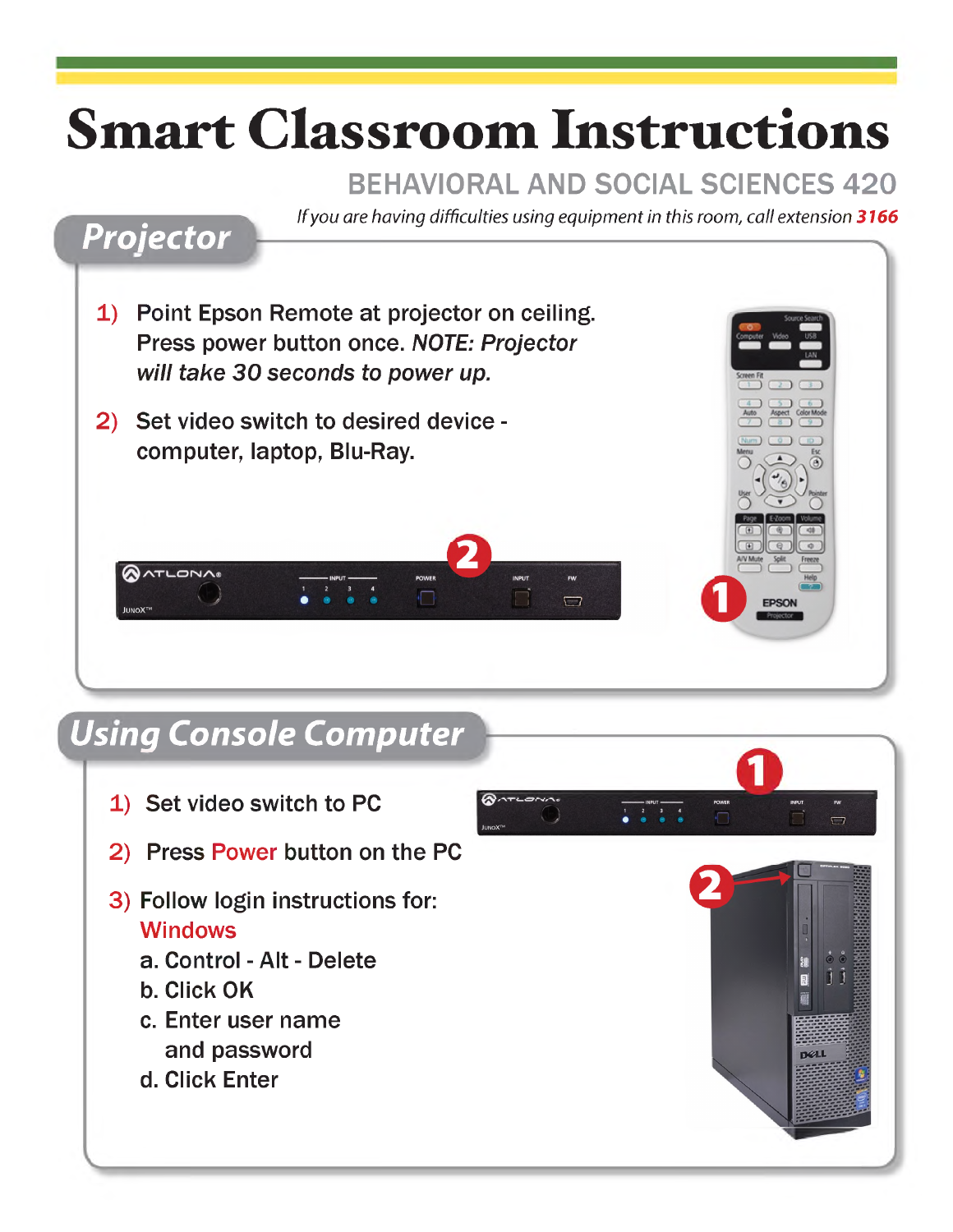# *Using a Laptop*

- 1) Turn on your laptop
- 2) Press Laptop button on video switch box
- 3) Connect the Laptop Video or HDMI cable to the video output port on your laptop.
- 4) Connect your laptop's AC adaptor to a power outlet and start up your laptop.
- 5) If you still do not see an image, refer to the laptop troubleshooting guide later in these instructions.
- 6) When finished, shut down your laptop and disconnect all cables.
- 7) Proceed to shutting down the rest of the equipment. Follow the instructions later in this guide, Powering Down the System.



**AATLONA**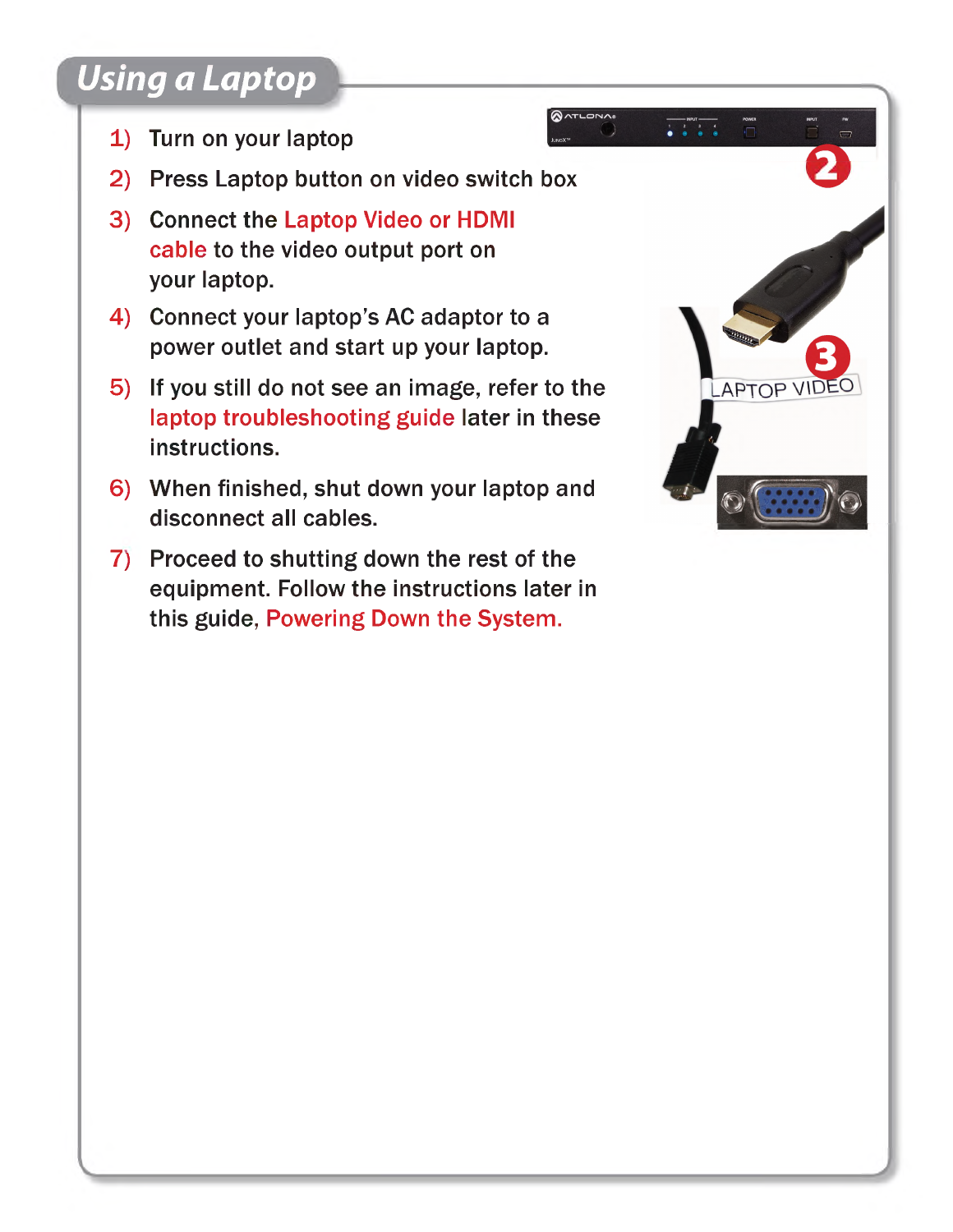#### Amplifier (sound)

**Sound and Video**<br> **Amplifier (sound)**<br> **1)** Turn on power, then select<br> **A** and nothing else. A and nothing else. 1) Turn on power, then select<br>A and nothing else.<br>2) Adjust volume as needed.

 $\circ$ 

**QATLONA®** 

SONY

 $\blacksquare$ 

1

 $\begin{array}{c|c|c|c|c} \hline \text{...} & \text{...} \\ \hline \text{...} & \text{...} \\ \hline \text{...} & \text{...} \end{array}$ 

3

INPUT

 $\sim$ 

 $\Box$ 

#### Playing a Blu-Ray

- **1) Set switch box to Blu-Ray.**<br> **1)** Set switch box to Blu-Ray.<br> **1)** Press player Power button **Playing a Blu-Ray<br>
1) Set switch box to Blu-Ray.<br>
2) Press player Power button**<br>
2) Insert media 1) Set switch box to Blu-Ray.<br>2) Press player Power button<br>3) Insert media.
- 
-